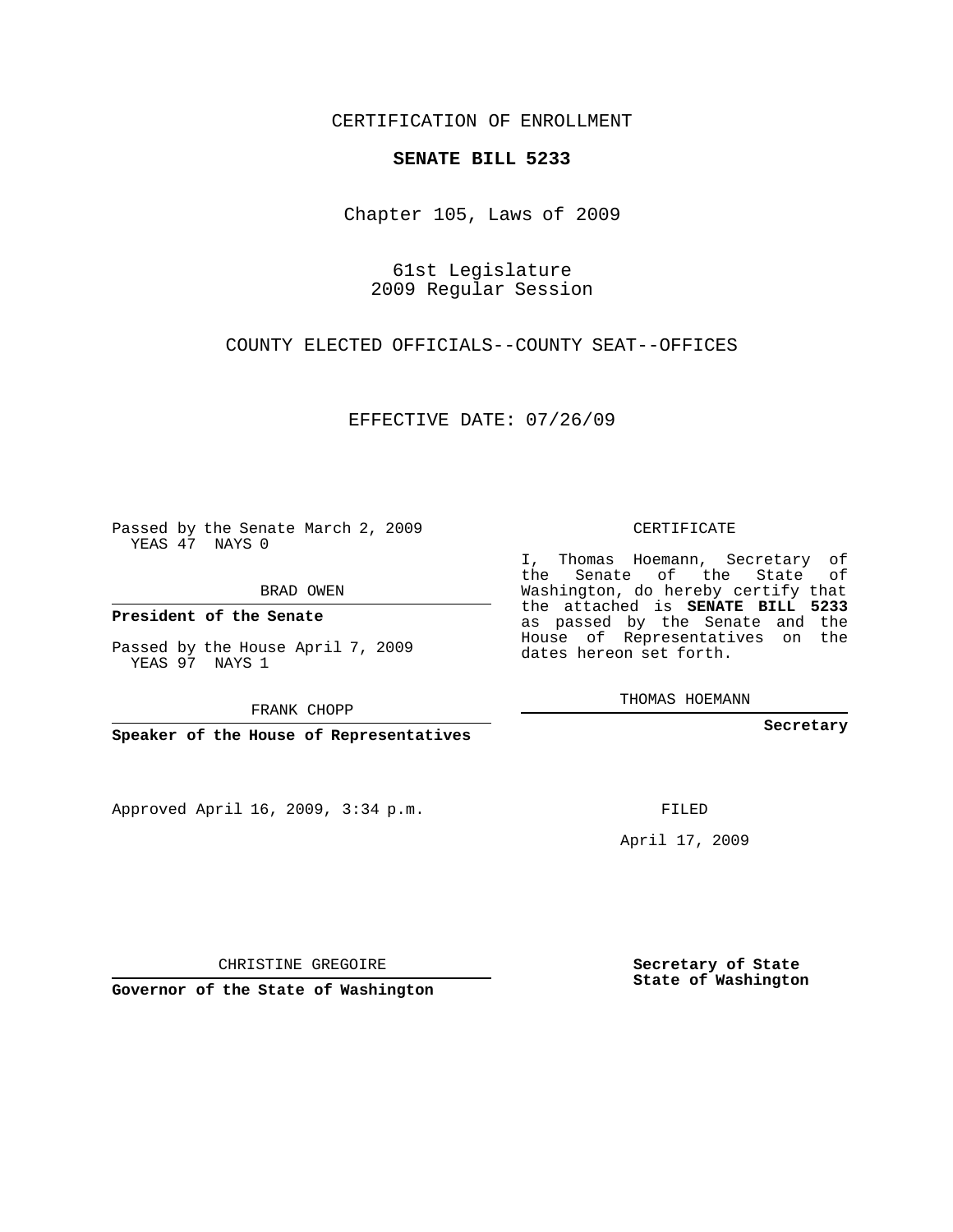## **SENATE BILL 5233** \_\_\_\_\_\_\_\_\_\_\_\_\_\_\_\_\_\_\_\_\_\_\_\_\_\_\_\_\_\_\_\_\_\_\_\_\_\_\_\_\_\_\_\_\_

\_\_\_\_\_\_\_\_\_\_\_\_\_\_\_\_\_\_\_\_\_\_\_\_\_\_\_\_\_\_\_\_\_\_\_\_\_\_\_\_\_\_\_\_\_

Passed Legislature - 2009 Regular Session

**State of Washington 61st Legislature 2009 Regular Session**

**By** Senators Delvin, Hewitt, Schoesler, Carrell, Swecker, Parlette, Stevens, and Honeyford

Read first time 01/16/09. Referred to Committee on Government Operations & Elections.

 1 AN ACT Relating to county elected officials keeping offices at the 2 county seat; and amending RCW 36.16.090, 36.23.080, 36.28.160, 3 36.29.170, and 36.80.015.

4 BE IT ENACTED BY THE LEGISLATURE OF THE STATE OF WASHINGTON:

 5 **Sec. 1.** RCW 36.16.090 and 1963 c 4 s 36.16.090 are each amended to 6 read as follows:

 The boards of county commissioners of the several counties of the state shall provide a suitable furnished office for each of the county 9 officers in their respective courthouses and may provide additional offices elsewhere for the officers at the board's discretion.

11 **Sec. 2.** RCW 36.23.080 and 1963 c 4 s 36.23.080 are each amended to 12 read as follows:

13 ((The office of)) The clerk of the superior court shall ((be kept)) 14 keep an office at the county seat of the county of which he <u>or she</u> is 15 clerk.

16 **Sec. 3.** RCW 36.28.160 and 1963 c 4 s 36.28.160 are each amended to 17 read as follows: